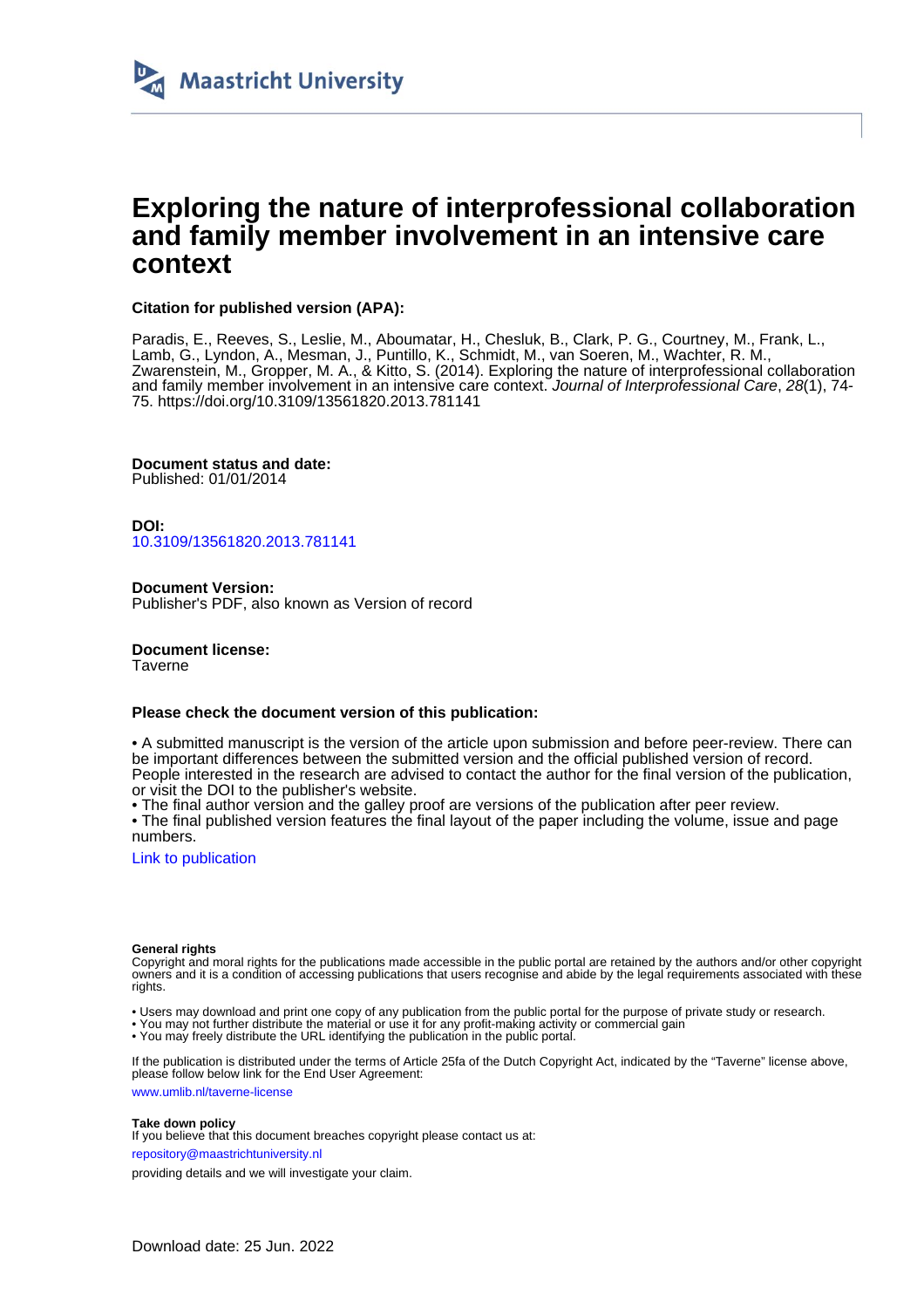

Interprofessional Care

**ISSN: 1356-1820 (Print) 1469-9567 (Online) Journal homepage:<https://www.tandfonline.com/loi/ijic20>**

# **Exploring the nature of interprofessional collaboration and family member involvement in an intensive care context**

**Elise Paradis, Scott Reeves, Myles Leslie, Hanan Aboumatar, Ben Chesluk, Philip Clark, Molly Courtenay, Linda Franck, Gerri Lamb, Audrey Lyndon, Jessica Mesman, Kathleen Puntillo, Mattie Schmitt, Mary van Soeren, Bob Wachter, Merrick Zwarenstein, Michael Gropper & Simon Kitto**

**To cite this article:** Elise Paradis, Scott Reeves, Myles Leslie, Hanan Aboumatar, Ben Chesluk, Philip Clark, Molly Courtenay, Linda Franck, Gerri Lamb, Audrey Lyndon, Jessica Mesman, Kathleen Puntillo, Mattie Schmitt, Mary van Soeren, Bob Wachter, Merrick Zwarenstein, Michael Gropper & Simon Kitto (2014) Exploring the nature of interprofessional collaboration and family member involvement in an intensive care context, Journal of Interprofessional Care, 28:1, 74-75, DOI: [10.3109/13561820.2013.781141](https://www.tandfonline.com/action/showCitFormats?doi=10.3109/13561820.2013.781141)

**To link to this article:** <https://doi.org/10.3109/13561820.2013.781141>

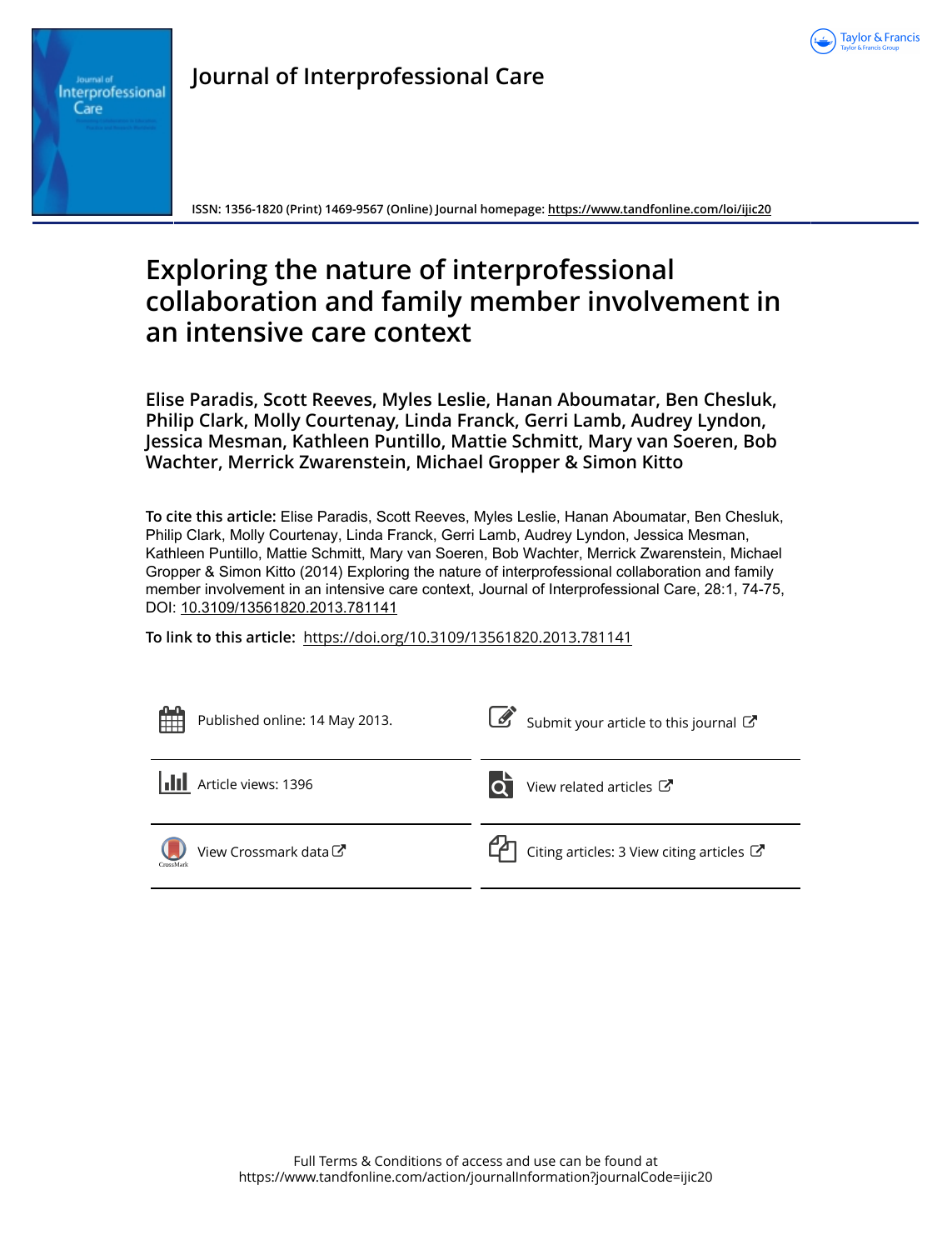J Interprof Care, 2014; 28(1): 74–75 ! 2014 Informa UK Ltd. DOI: 10.3109/13561820.2013.781141 informa healthcare

# Exploring the nature of interprofessional collaboration and family member involvement in an intensive care context

Elise Paradis<sup>1</sup>, Scott Reeves<sup>1</sup>, Myles Leslie<sup>2</sup>, Hanan Aboumatar<sup>2</sup>, Ben Chesluk<sup>3</sup>, Philip Clark<sup>4</sup>, Molly Courtenay<sup>5</sup>, Linda Franck<sup>6</sup>, Gerri Lamb<sup>7</sup>, Audrey Lyndon<sup>6</sup>, Jessica Mesman<sup>8</sup>, Kathleen Puntillo<sup>9</sup>, Mattie Schmitt<sup>10</sup>, Mary van Soeren<sup>11</sup>, Bob Wachter<sup>12</sup>, Merrick Zwarenstein<sup>13</sup>, Michael Gropper<sup>14</sup> and Simon Kitto<sup>15</sup>

<sup>1</sup> Department of Social and Behavioral Sciences and Center for Innovation in Interprofessional Education, University of California, San Francisco, USA, <sup>2</sup>Armstrong Institute for Patient Safety and Quality, Johns Hopkins Medical Institutions, Baltimore, USA, <sup>3</sup>American Board of Internal Medicine, Philadelphia, USA, <sup>4</sup>Human Science and Services, University of Rhode Island, Kingston, USA, <sup>5</sup>Betty Irene Moore School of Nursing, University of California, Davis, USA, <sup>6</sup>Department of Family Health Care Nursing, University of California, San Francisco, USA, <sup>7</sup>College of Nursing & Health Innovation, Arizona State University, Phoenix, USA, <sup>8</sup>Faculty of Arts and Social Sciences, Maastricht University, The Netherlands, <sup>9</sup>Physiological Nursing, University of California, San Francisco, USA, <sup>10</sup>School of Nursing, University of Rochester Medical Center, Rochester, USA, <sup>11</sup>Canadian Health Care Innovations, Guelph, Canada, <sup>12</sup>School of Medicine, University of California, San Francisco, USA, <sup>13</sup>Centre for Studies in Family Medicine, University of Western Ontario, Canada, <sup>14</sup>Anesthesia and Perioperative Care, University of California, San Francisco, USA, and <sup>15</sup>Department of Surgery, University of Toronto, Toronto, Ontario, Canada

#### Abstract

Little is known about the nature of interprofessional collaboration on intensive care units (ICUs), despite its recognition as a key component of patient safety and quality improvement initiatives. This comparative ethnographic study addresses this gap in knowledge and explores the different factors that influence collaborative work in the ICU. It aims to develop an empirically grounded team diagnostic tool, and associated interventions to strengthen teambased care and patient family involvement. This iterative study is comprised of three phases: a scoping review, a multi-site ethnographic study in eight ICUs over 2 years; and the development of a diagnostic tool and associated interprofessional intervention-development. This study's multi-site design and the richness and breadth of its data maximize its potential to improve clinical outcomes through an enhanced understanding of interprofessional dynamics and how patient family members in ICU settings are best included in care processes. Our research dissemination strategy, as well as the diagnostic tool and associated educational interventions developed from this study will help transfer the study's findings to other settings.

#### Keywords

Clinical outcomes, comparative, ethnography, intensive care, interprofessional collaboration, multi-site, patient involvement, teamwork

#### History

Received 5 December 2012 Revised 22 February 2013 Accepted 26 February 2013 Published online 14 May 2013

#### Introduction

Attempts to improve quality of care and patient safety in the ICU have seen mixed results (Bosk, Dixon-Woods, Goeschel, & Pronovost, 2009; Pronovost, 2011), and some argue that this slow progress is partly due to the poor understanding of the contextual factors that impact health care delivery (Stevens & Shojania, 2011). Consideration of these factors using qualitative research methods may be the next step in improving interprofessional dynamics and health outcomes in the ICU (e.g. Sinuff, Cook, & Giacomini, 2007).

Previous ethnographic studies of teamwork in health care typically focused on intraprofessional dynamics at a single site and excluded patients and families from the analysis (Reeves, Lewin, Espin, & Zwarenstein, 2010), limiting their transferability and usefulness to ICU personnel, managers, patients and families.

Correspondence: Scott Reeves, PhD., Center for Innovation in Interprofessional Education, University of California, San Francisco 530 Parnassus Avenue, CL112, San Francisco, CA 94131, USA. Tel: 415 476 5134 (work); 415 602 2494 (home). Fax: 415 476 9690. E-mail: Scott.Reeves@ucsf.edu

**2013**<br>**2013**<br>**2013**<br>**2013**<br>**2013**<br>**2013**<br>**2013**<br>**2013**<br>**2013** This study will employ a comparative ethnographic approach: the systematic and careful observation, documentation and analysis of the behaviors and attitudes across several groups or cultures (Rohner, 1977) across several sites. It will build on work by Reeves et al. (2010) to investigate the factors that impact interprofessional care delivery. Comparative ethnography highlights similarities and differences in the meanings and functions of human actions and beliefs, and is particularly suited for the development of diagnostic tools and interventions that consider cultural variation.

#### Methods

Our study has three goals. First, to comprehensively explore, through the use of ethnographic methods, the collaborative cultures of six ICUs in hospital sites in the US and two ICUs in Canada. Second, based on this rich ethnographic work, to identify an empirically-based diagnostic tool that can indicate whether optimal collaborative team-based care is being delivered. Third, to develop iteratively a set of ICU interventions that focuses on strengthening interprofessional collaboration and family member involvement in both care delivery and care decision-making.